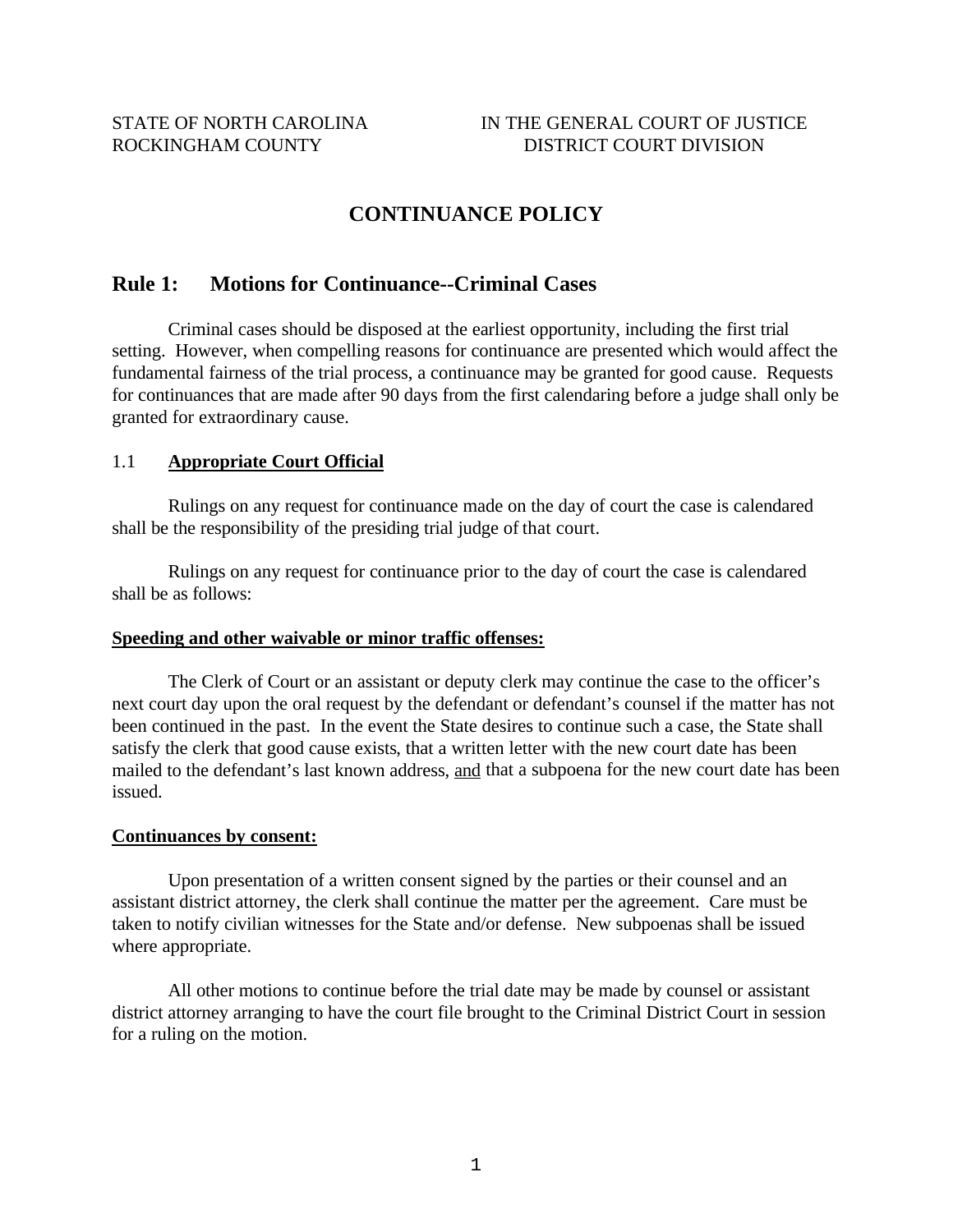Notwithstanding the above rules, no criminal case shall be continued beyond 90 days from the first court date without court approval, and further; DWI cases shall not be continued in violation of N.C.G.S. 20-28.

## 1.2 **Court Conflicts**

The various levels of court should work together to try to move cases as expeditiously as possible. Age of case, subject matter, and priority of setting should be given as much primacy as the level of court when resolving conflicts.

Attorneys shall notify the court and opposing counsel of any other court conflicts(s) as they become known and shall keep the court advised of the resolution of that conflict. All judges shall communicate with other judges to resolve such conflicts. In resolving court conflicts juvenile cases shall take precedence over all other district court matters.

## 1.3 **Documentation of Continuance**

All orders for continuance shall be documented in or on the file and shall include the name of the moving party, any objections to the continuance if requested by one of the parties, and the basis for the continuance, if requested by one of the parties.

# 1.4 **Notification of Opposing Counsel/Unrepresented Parties/Witnesses**

All applications for continuance shall be made as soon as a conflict is identified, and all impacted -- opposing counsel unrepresented parties, subpoenaed witnesses, or court staff charged with subpoenaing witnesses -- shall be notified as soon as possible by the moving party.

## 1.5 **Objections to Motion for Continuance**

All parties should have an opportunity to be heard on a motion to continue.

## 1.6 **Evaluation of Motions for Continuance**

Factors to be considered by the appropriate court official when deciding whether to grant or deny a motion for continuance should include:

- the opportunity to exercise the right to effective assistance of counsel;
- the age of the case and seriousness of the charge;
- the incarceration status of the defendant:
- the effect on children and spouses if the issue is continued and not resolved;
- the impact of a continuance on the safety of the parties or any other persons;
- the status of the trial calendar for the session;
- the number, moving party, and grounds for previous continuances;
- the due diligence of counsel in promptly making a motion for continuance as soon as practicable and notifying opposing counsel and witnesses;
- the period of delay caused by the continuance requested;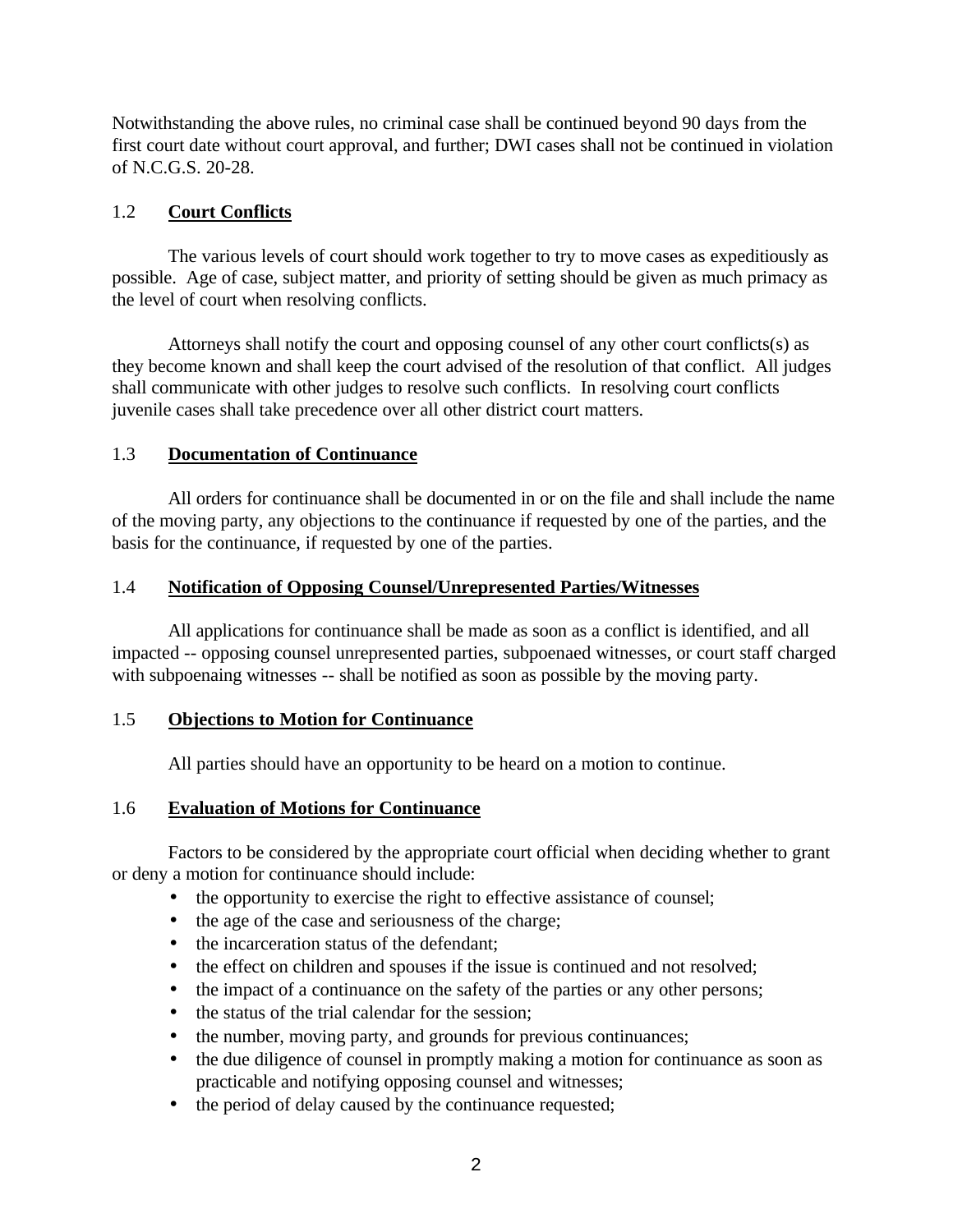- the presence of witnesses, including the defendant;
- the availability of witnesses for the present session, or for a future session;
- whether the basis of the motion is the existence of a legitimate conflict with another court setting;
- the availability of counsel;
- consideration of the financial consequences to the public, the parties, the attorneys, or witnesses if the case is continued; and
- any other factor that promotes the fair administration of justice.

# 1.7 **Time Standards**

All criminal and motor vehicle cases should be disposed within 120 days from the first appearance in District Court.

# **Rule 2: Motions for Continuance -- General Civil and Magistrate Appeal Cases**

Civil cases should be disposed at the earliest opportunity, including the first trial setting. However, when compelling reasons for continuance are presented which would affect the fundamental fairness of the trial process, a continuance may be granted for good cause. Requests for continuances that will delay the resolution of the case beyond the established time standards shall only be granted for extraordinary cause.

## 2.1 **Appropriate Court Official**

All applications for continuance shall be made to the District Court Judge presiding over the session of court for which the case is calendared, or the Trial Court Coordinator to the district court. If the trial judge is not known at the time the request is made, the application should be addressed to either Judge Stone or Judge Wilkins.

# 2.2 **Court Conflicts**

The various levels of court should work together to try to move cases as expeditiously as possible. Age of case, subject matter, and priority of setting should be given as much primacy as the level of court when resolving conflicts.

Attorneys shall notify the court and opposing counsel of any other court conflicts(s) as they become known and shall keep the court advised of the resolution of that conflict. All judges shall communicate with other judges to resolve such conflicts. In resolving court conflicts juvenile cases shall take precedence over all district court matters.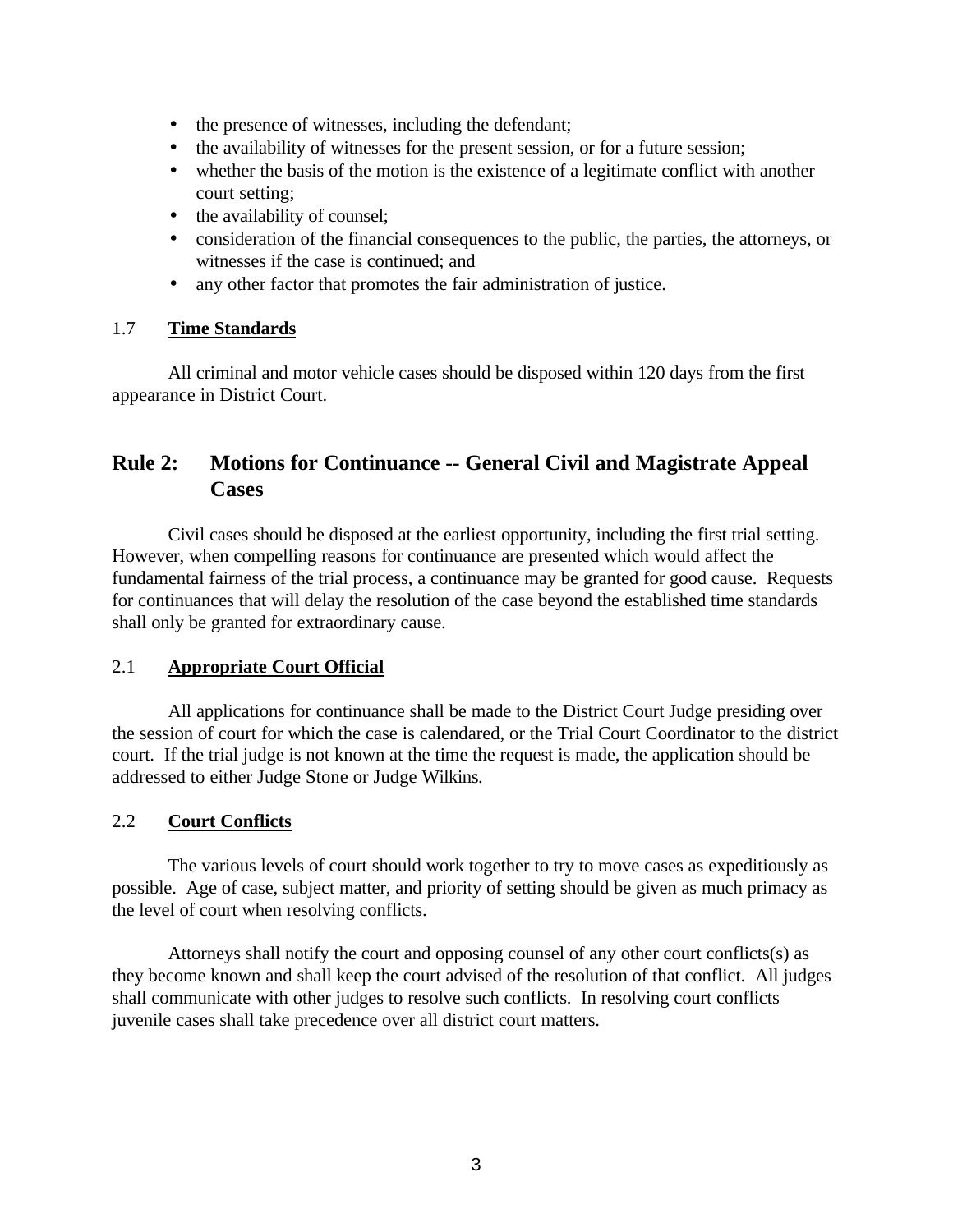## 2.3 **Documentation of Continuance**

All requests for continuance should be by written motion. However, oral motions may be allowed when the reason for the continuance did not become known until immediately preceding the start of court. An order should be prepared by the party seeking the continuance detailing the grounds for the continuance.

## 2.4 **Notification of Opposing Counsel/Unrepresented Parties/Witnesses**

All parties must be notified of a motion to continue. A copy of the motion to continue must be distributed to all counsel of record and/or unrepresented parties prior to ruling on the motion. In addition to the service requirements set out in the statute, distribution of the motion must be made by the quickest means feasible, including facsimile transmission, electronic mail, or hand delivery.

## 2.5 **Objections to Motion for Continuance**

All parties should have an opportunity to be heard on a motion to continue.

When a motion to continue is made more than seven (7) working days prior to trial, opposing counsel and/or unrepresented parties shall have a period of four (4) working days, following completion of distribution, to communicate objections to the motion for continuance to the moving party and the presiding District Court Judge or the Trial Court Coordinator to the district court. Objections not raised in writing within the time period may be deemed waived.

When a motion to continue is made within seven (7) working days of the trial term (other than an oral motion as provided in Rule 2.3, above), the moving party shall include in the written motion a statement that the opposing counsel or party has been contacted and a short statement on opposing party's position on the motion (including whether the opposing party or counsel consents or objects, and whether or not he or she desires to be heard on the motion). If the moving party is unable to contact the opposing counsel or unrepresented parties, the motion shall state what efforts were made and why contact was not possible.

## 2.6 **Evaluation of Motions for Continuance**

Factors to be considered by the appropriate court official when deciding whether to grant or deny a motion for continuance should include:

- the effect on children and spouses if the issue is continued and not resolved;
- the impact of a continuance on the safety of the parties or any other persons;
- the age of the case;
- the status of the trial calendar for the session:
- the order in which the case appears on the trial calendar, including whether the case is peremptorily scheduled;
- the number of previous continuances;
- the extent to which counsel had input into the scheduling of the trial date;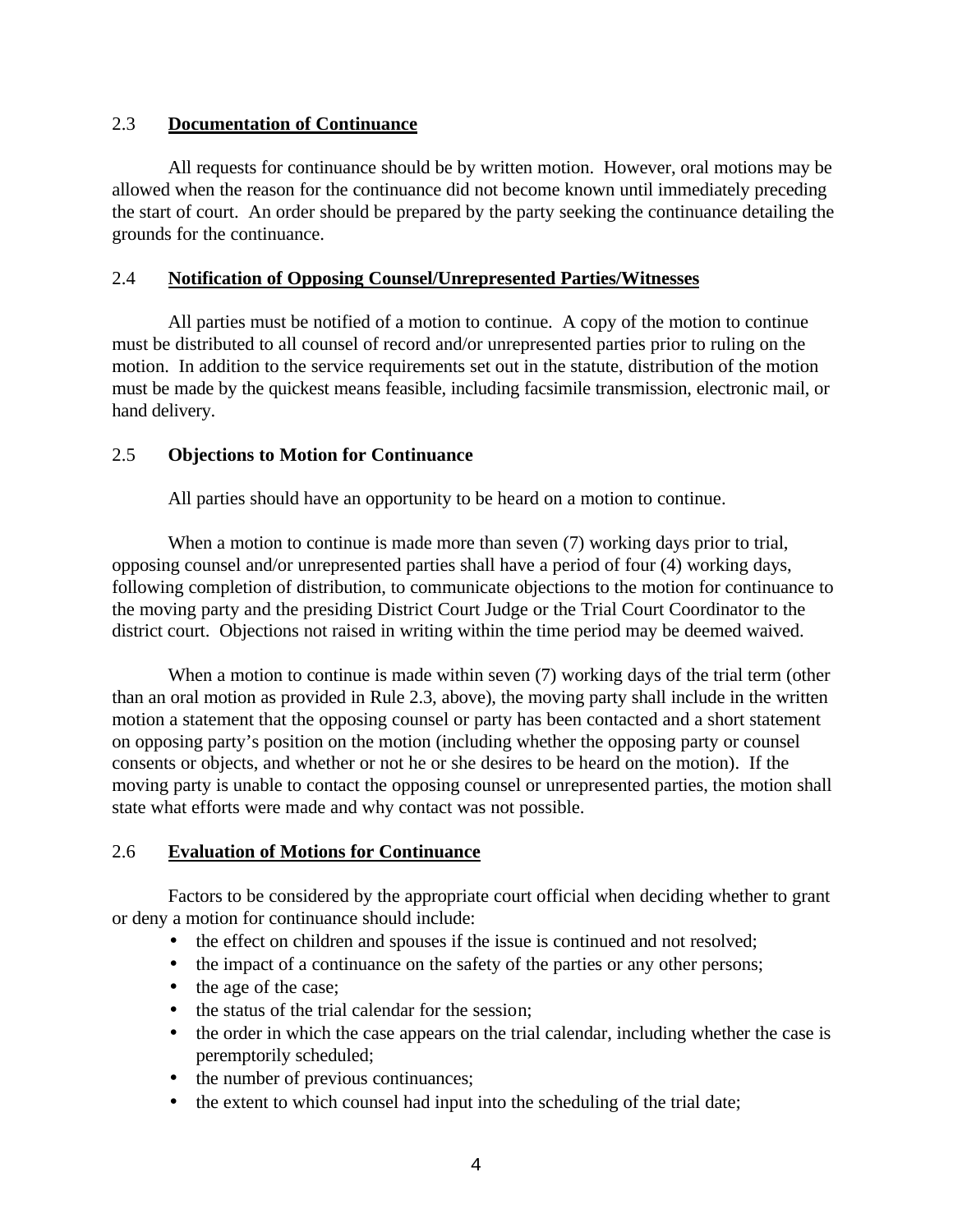- the due diligence of counsel in promptly filing a motion for continuance as soon as practicable;
- whether the reason for continuance is a short-lived event which would resolve prior to the scheduled trial date;
- whether the basis of the motion is the existence of a legitimate conflict with another court setting;
- the period of delay caused by the continuance requested;
- the position of opposing counsel of unrepresented parties; for a future session;
- whether the parties themselves consent to the continuance;
- present or future inconvenience or unavailability of witnesses/parties;
- consideration of the financial consequences to the public, the parties, the attorneys, or witnesses if the case is continued;
- compliance with any law relating to the scheduling and trial of civil cases (such as, summary ejectment appeals); and
- any other factor that promotes the fair administration of justice.

#### 2.7 **Case Rescheduling**

Upon granting a motion for continuance, the judge should reschedule the case to a specific trial date after receiving input from all parties.

#### 2.8 **Time Standards**

All general civil and magistrate appeal cases should be disposed within 24 months of filing, with 90% of all cases disposed within 12 months of filing.

## **Rule 3: Motions for Continuance -- Domestic Cases**

Domestic cases should be disposed at the earliest opportunity, including the first trial setting. However, when compelling reasons for continuance are presented which would affect the fundamental fairness of the trial process, a continuance may be granted for good cause. Requests for continuances that will delay the resolution of the contested issues beyond the established time standards shall only be granted for extraordinary cause.

## 3.1 **Appropriate Court Official**

All applications for continuance shall be made to the District Court Judge presiding over the session of court for which the case is calendared, or the Trial Court Coordinator to the district court. If the trial judge is not known at the time the request is made, the application may be addressed to either Judge Stone or Judge Wilkins.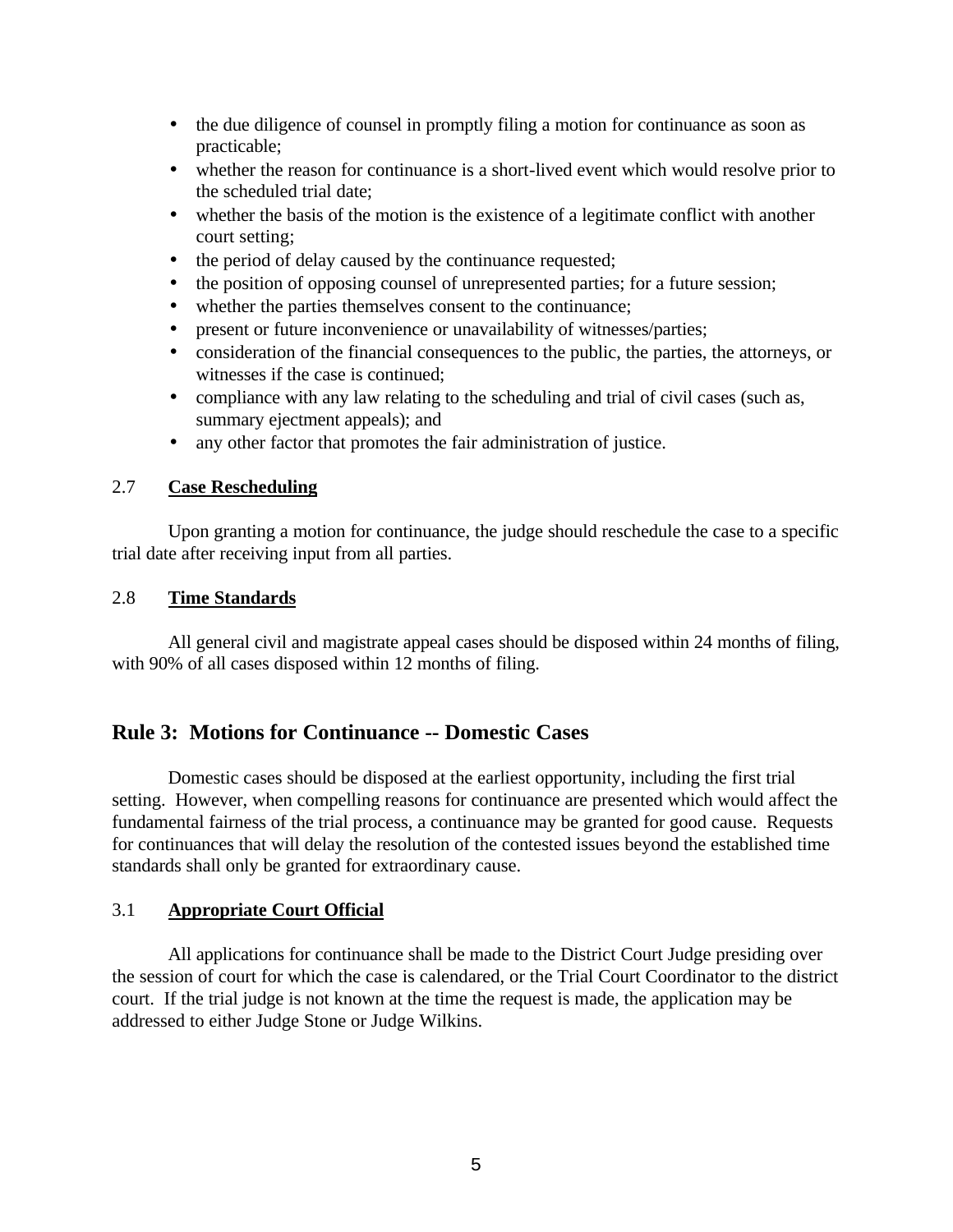#### 3.2 **Court Conflicts**

The various levels of court should work together to try to move cases as expeditiously as possible. Age of case, subject matter, and priority of setting should be given as much primacy as the level of court when resolving conflicts.

Attorneys shall notify the court and opposing counsel of any other court conflicts(s) as they become known and shall keep the court advised of the resolution of that conflict. All judges shall communicate with other judges to resolve such conflicts. In resolving court conflicts juvenile cases shall take precedence over all district court matters.

#### 3.3 **Documentation of Continuance**

All requests for continuance should be by written motion. However, oral motions may be allowed when the reason for the continuance did not become known until immediately preceding the start of court. An order should be prepared by the party seeking the continuance detailing the grounds for the continuance.

## 3.4 **Notification of Opposing Counsel/Unrepresented Parties/Witnesses**

All parties must be notified of a motion to continue. A copy of the motion to continue must be distributed to all counsel of record and/or unrepresented parties prior to ruling on the motion. In addition to the service requirements set out in the statute, distribution of the motion must be made by the quickest means feasible, including facsimile transmission, electronic mail, or hand delivery. The burden is on the moving party to advise the court and opposing counsel of any motion for a continuance.

#### 3.5 **Objections to Motion for Continuance**

All parties should have an opportunity to be heard on a motion to continue.

When a motion to continue is made more than seven (7) working days prior to trial, opposing counsel and/or unrepresented parties shall have a period of four (4) working days, following completion of distribution, to communicate objections to the motion for continuance to the moving party and the presiding District Court Judge or the Trial Court Coordinator to the district court. Objections not raised in writing within the time period may be deemed waived.

When a motion to continue is made within seven (7) working days of the trial term (other than an oral motion as provided in Rule 2.3, above), the moving party shall include in the written motion a statement that the opposing counsel or party has been contacted and a short statement on opposing party's position on the motion (including whether the opposing party or counsel consents or objects, and whether or not he or she desires to be heard on the motion). If the moving party is unable to contact the opposing counsel or unrepresented parties, the motion shall state what efforts were made and why contact was not possible.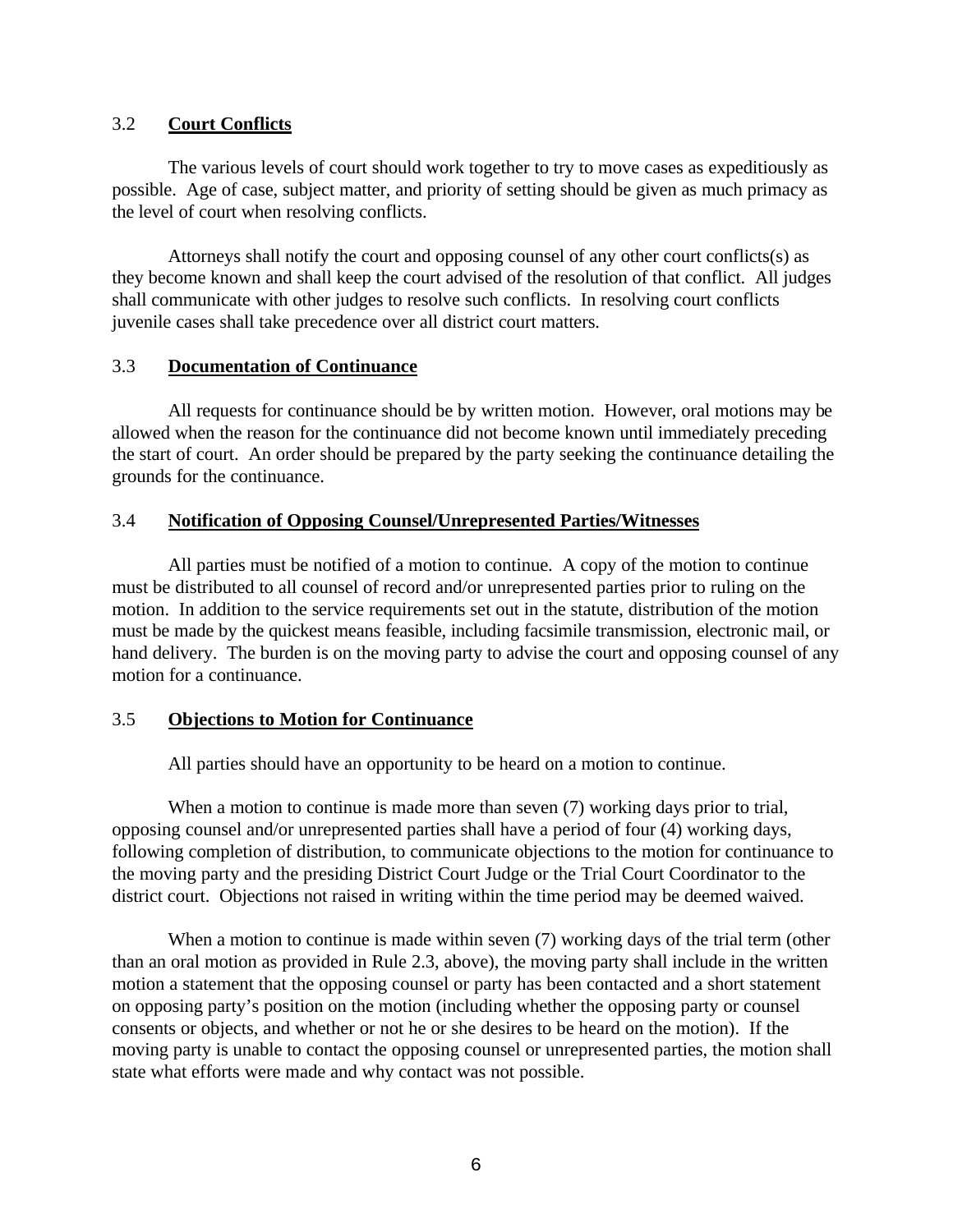#### 3.6 **Evaluation of Motions for Continuance**

Factors to be considered by the appropriate court official when deciding whether to grant or deny a motion for continuance should include:

- the effect on children and spouses if the issue is continued and not resolved;
- whether there is in effect a temporary order dealing with the issue that is the subject of the continuance request;
- the impact of a continuance on the safety of the parties or any other persons;
- whether the issue has been identified statutorily as an issue which should be addressed expeditiously, i.e., child support, post-separation support;
- the age of the case or motion;
- the status of the trial calendar for the session:
- the number of previous continuances OR the number, moving party, and grounds for previous continuances;
- the extent to which counsel had input into the scheduling of the trial date;
- the due diligence of counsel in promptly making a motion for continuance as soon as practicable;
- whether the reason for continuance is a short-lived event which would resolve prior to the scheduled trial date;
- whether the basis of the motion is the existence of a legitimate conflict with another court setting;
- the period of delay caused by the continuance requested;
- the position of opposing counsel or unrepresented parties;
- whether the parties themselves consent to the continuance;
- present or future inconvenience or unavailability of witnesses/parties;
- consideration of the financial consequences to the public, the parties, the attorneys, or witnesses if the case is continued; and
- any other factor that promotes the fair administration of justice.

#### 3.7 **Time Standards**

All domestic cases should be disposed of within 18 months of filing, with 90% disposed within six months. Issues of child support should be resolved and a temporary or permanent order entered within 60 days of service. Post-disposition issues, such as contempt and motions to modify existing orders, should be resolved within 60 days of the filing of such actions.

# **Rule 4: Motions for Continuance - Juvenile Cases**

For an abused or neglected child, the courts are his or her source of protection and the source of services. For a delinquent child or youth, the courts provide the opportunity for rehabilitation. The goal of a case management plan for juvenile court is to put the courts in the best position to ensure the safety of children, and to give them the best possible chance of living in stable, permanent families. Therefore continuances should be allowed only when it serves the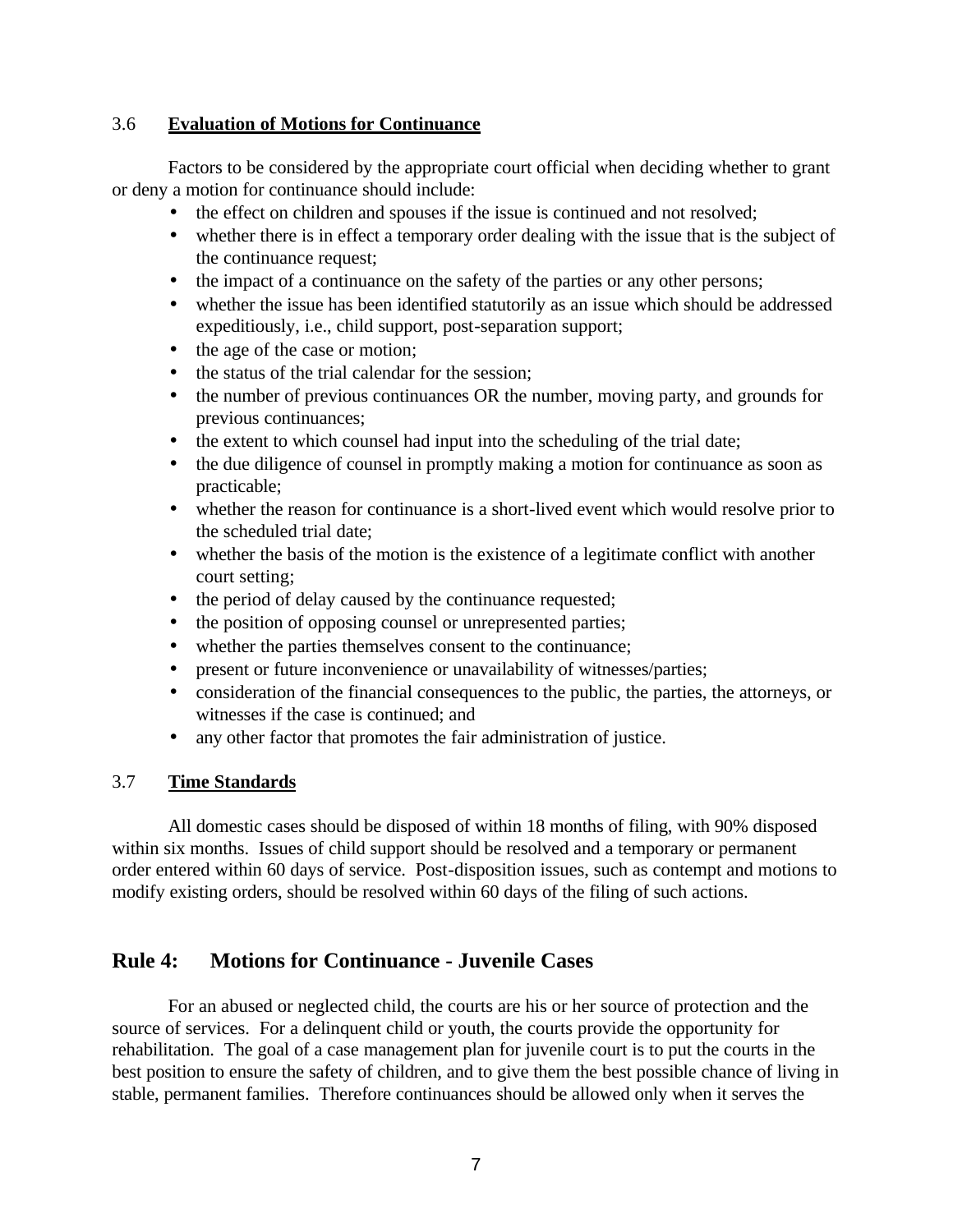child's best interest. Participants must come to court prepared to meet each statutory obligation that is required for resolution of these matters.

Accordingly, juvenile cases, including motions for review in neglect and abuse matters, should be disposed at the earliest opportunity, including the first setting for hearing. Requests for continuances that are made after the first setting for hearing on the merits of the case shall only be granted for extraordinary cause.

4.1 All applications for continuance shall be made to the District Court Judge presiding over the session of court for which the case is calendared. If the trial judge is not known at the time the request is made or is unavailable, the application should be addressed to Judge Stone or Judge Wilkins.

## 4.2 **Court Conflicts**

The various levels of court should work together to try to move cases as expeditiously as possible. Age of case, subject matter, and priority of setting should be given as much primacy as the level of court when resolving conflicts.

Attorneys shall notify the court and opposing counsel of any other court conflicts(s) as they become known and shall keep the court advised of the resolution of that conflict. All judges shall communicate with other judges to resolve such conflicts. In resolving court conflicts juvenile cases shall take precedence over all district court matters.

## 4.3 **Documentation of Continuance**

All orders for continuance should be documented in writing, and shall include the name of the moving party, any objections to the continuance, and the basis for the continuance.

## 4.4 **Notification of Opposing Counsel/Unrepresented Parties/Witnesses**

All applications for continuance shall be made as soon as a conflict is identified, and all impacted -- opposing counsel, unrepresented parties, subpoenaed witnesses, or court staff charged with subpoenaing witnesses -- shall be notified as soon as possible by the moving party.

#### 4.5 **Objections to Motion for Continuance**

All parties should have an opportunity to be heard on a motion to continue.

#### 4.6 **Evaluation of Motions for Continuance**

Factors to be considered by the appropriate court official when deciding whether to grant or deny a motion for continuance should include:

- the best interest of the child;
- the opportunity to exercise the right to effective assistance of counsel;